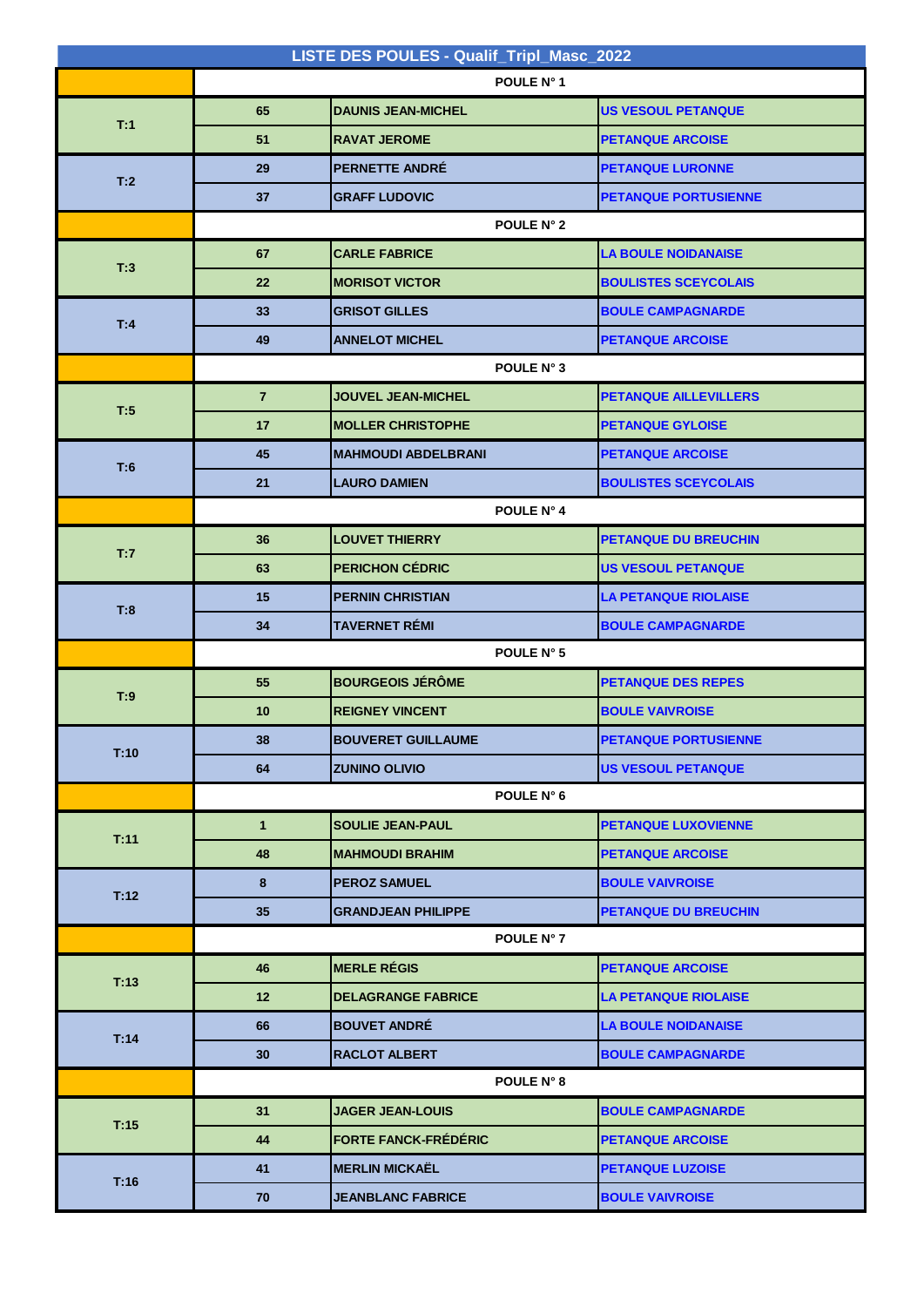|      | POULE N° 9              |                          |                              |  |
|------|-------------------------|--------------------------|------------------------------|--|
| T:17 | $6\phantom{1}$          | THIEBAUT FRANÇIS         | <b>PETANQUE AILLEVILLERS</b> |  |
|      | 25                      | <b>VILELA FABRICE</b>    | <b>BOULISTES SCEYCOLAIS</b>  |  |
| T:18 | 20                      | <b>FAIVRE DAVID</b>      | <b>PETANQUE GYLOISE</b>      |  |
|      | 50                      | <b>GEVREY PATRICK</b>    | <b>PETANQUE ARCOISE</b>      |  |
|      | POULE N° 10             |                          |                              |  |
| T:19 | 28                      | <b>DEMULDER MARCEL</b>   | <b>PETANQUE LURONNE</b>      |  |
|      | 40                      | <b>HURET JEAN</b>        | <b>PETANQUE PORTUSIENNE</b>  |  |
| T:20 | 47                      | <b>MASSON RUDY</b>       | <b>PETANQUE ARCOISE</b>      |  |
|      | 14                      | <b>BUCCI NICOLAS</b>     | <b>LA PETANQUE RIOLAISE</b>  |  |
|      | POULE N° 11             |                          |                              |  |
| T:21 | 58                      | <b>PEREIRA VICTOR</b>    | <b>US VESOUL PETANQUE</b>    |  |
|      | 68                      | <b>BILLECARD LUDOVIC</b> | <b>LA BOULE NOIDANAISE</b>   |  |
| T:22 | 11                      | <b>BEDIN ERIC</b>        | <b>BOULE VAIVROISE</b>       |  |
|      | 3                       | <b>POSTEL DANIEL</b>     | <b>PETANQUE LUXOVIENNE</b>   |  |
|      | POULE N° 12             |                          |                              |  |
| T:23 | 62                      | <b>ARDRY MICHEL</b>      | <b>US VESOUL PETANQUE</b>    |  |
|      | 32                      | <b>AKRAMA MAHMED</b>     | <b>BOULE CAMPAGNARDE</b>     |  |
| T:24 | 26                      | <b>LAGIRARDE TEDDY</b>   | <b>BOULISTES SCEYCOLAIS</b>  |  |
|      | 56                      | <b>BOYER XAVIER</b>      | <b>PETANQUE DES REPES</b>    |  |
|      | POULE N° 13             |                          |                              |  |
| T:25 | 39                      | <b>TERRASSON LUDOVIC</b> | <b>PETANQUE PORTUSIENNE</b>  |  |
|      | 57                      | <b>CLAUDY WINTER</b>     | <b>US VESOUL PETANQUE</b>    |  |
| T:26 | 27                      | <b>ANTAO AURÉLIEN</b>    | <b>BOULISTES SCEYCOLAIS</b>  |  |
|      | 43                      | <b>MERLIN THIERRY</b>    | <b>PETANQUE LUZOISE</b>      |  |
|      | POULE N° 14             |                          |                              |  |
| T:27 | 16                      | <b>CUINET PATRICK</b>    | <b>LA PETANQUE RIOLAISE</b>  |  |
|      | 42                      | <b>DELOY MAX EMILIEN</b> | <b>PETANQUE LUZOISE</b>      |  |
| T:28 | $\overline{\mathbf{4}}$ | <b>ALBOUY JACQUES</b>    | <b>PETANQUE LUXOVIENNE</b>   |  |
|      | 61                      | <b>SEBERT NICOLAS</b>    | <b>US VESOUL PETANQUE</b>    |  |
|      |                         | POULE N° 15              |                              |  |
| T:29 | $\mathbf{2}$            | <b>PERNOT FABIEN</b>     | <b>PETANQUE LUXOVIENNE</b>   |  |
|      | 60                      | <b>SAUGET PASCAL</b>     | <b>US VESOUL PETANQUE</b>    |  |
| T:30 | 13                      | <b>LORIENT JÉRÔME</b>    | <b>LA PETANQUE RIOLAISE</b>  |  |
|      | 69                      | <b>RICHE DANIEL</b>      | <b>PETANQUE DES REPES</b>    |  |